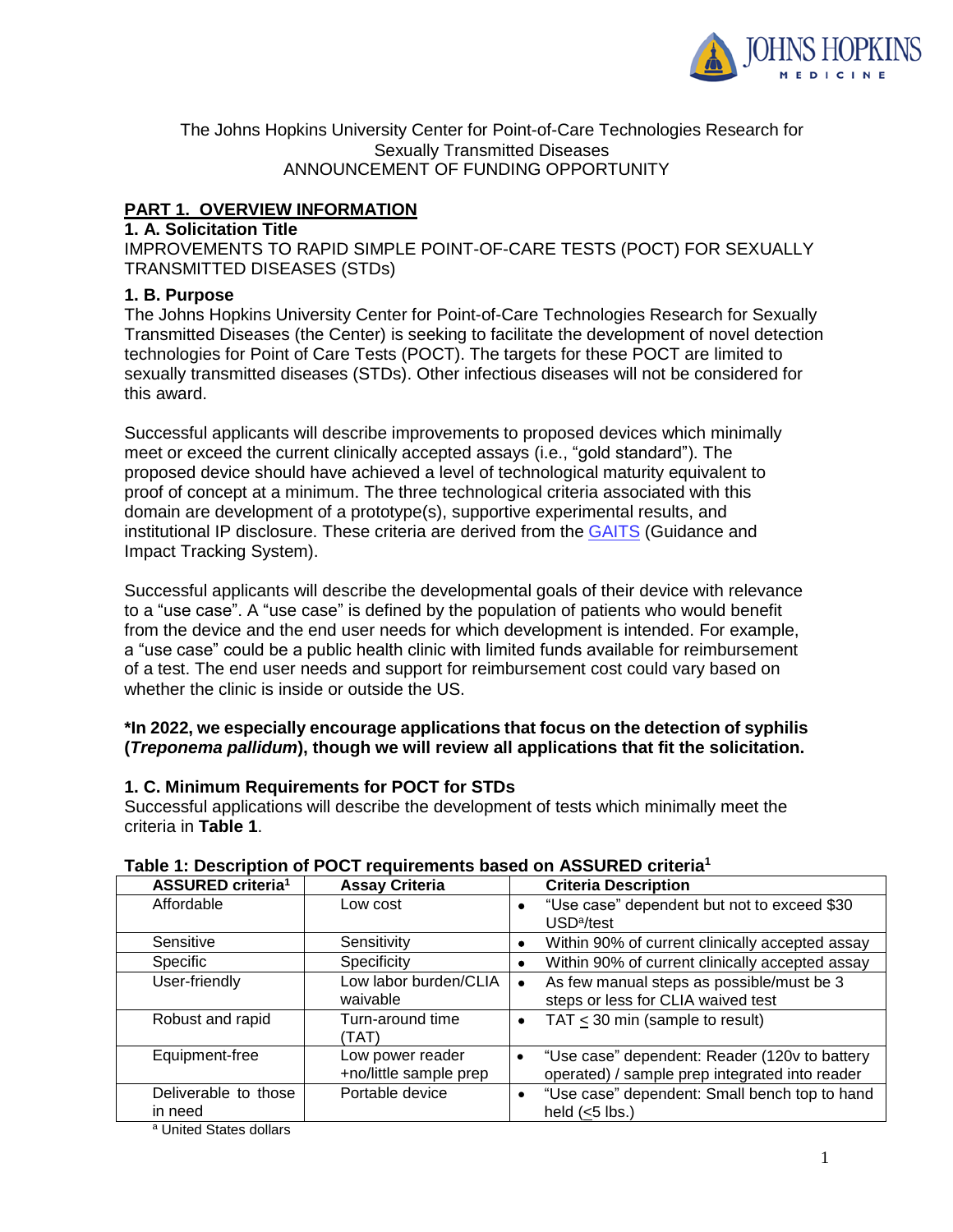

Proposed POCT can detect single STDs or multiple STD targets,

however, multiplex assays which can detect symptomatically related STDs such as *Chlamydia trachomatis (Ct), Neisseria gonorrhoeae (Ng), Trichomonas vaginalis (Tv),* and *Mycoplasma genitalium (Mg),* are preferred. This solicitation is not limited to the four targets named. Proposals are encouraged which detect STDs other than those listed above, particularly syphilis.

Regardless of the target(s) or platform proposed, proposals should limit the work to tasks that can be completed **within 6 months**.

#### **1. D. Submissions**

The solicitation and access to the application are posted on the [Center's Point-of-Care](https://cimit.net/web/jhu/solicitations)  [Technologies Research Network \(POCTRN\) funding page.](https://cimit.net/web/jhu/solicitations)

Expression of Interest (EoIs) applications are required and open to all applicants. EoIs will be evaluated to determine from which applicants full proposals will be invited. Only invited full proposals will be accepted and reviewed.

Expression of Interest forms, invited full proposal forms, and associated PDF files may be accessed at the funding page link noted above. Only electronic submissions will be accepted. Submissions must be time-stamped by the submission system prior to or at the cut-off date and time listed in **Table 2: Key Dates for Application and Anticipated Award Deadlines**. Please note that all deadlines are in Eastern Standard Time (EST) or Eastern Daylight Time (EDT). The Center will not consider proposals which are in the process of submission but not yet submitted prior to the cut-off and not stamped as received in time. Information that is relevant to your organization's intellectual property should be marked "Business Sensitive" or "Proprietary**.**" Classified information or markings such as the word "Sensitive" alone must not be used in any part of the submission.

| <b>Solicitation Release</b>                      | January 19, 2022                                               |  |
|--------------------------------------------------|----------------------------------------------------------------|--|
| <b>Expression of Interests Due</b>               | March 14, 2022, 5 pm EDT                                       |  |
| <b>Invitations for Full Fast Track Proposals</b> | April 4, 2022                                                  |  |
| Full Fast Track Proposals Due                    | May 16, 2022, 5 pm EDT                                         |  |
| Notification of Successful Applicants            | July 18, 2022                                                  |  |
| <b>Review Notification to all Applicants</b>     | July 25, 2022                                                  |  |
| Funds Awarded (anticipated)                      | Approximately 60 days following<br>notifications of successful |  |

#### **Table 2: Key Dates for Application and Anticipated Award Deadlines:**

Questionsregarding this solicitation may be sent to: **POCT-STD@jhuapl.edu up to 48** hours before the submission date and time. Please include the words "**Solicitation POCT4STD**" in the subject line and allow up to 48 hours for responses.

### **1. E. Sponsoring Organizations**

All awards will be contracted by the Johns Hopkins University Applied Physics Laboratory (JHU APL), a member of the Center for Point-of-Care Technologies Research for Sexually Transmitted Diseases (Center for POCTR for STDs).

### **1. F. Mechanism of Support**

The Center will issue one of two types of awards depending upon the receiving entity. A cost no fee contract will be awarded to non-profits and universities, while a fixed costs contract will be issued to commercial and for-profit entities. All sub awards to successful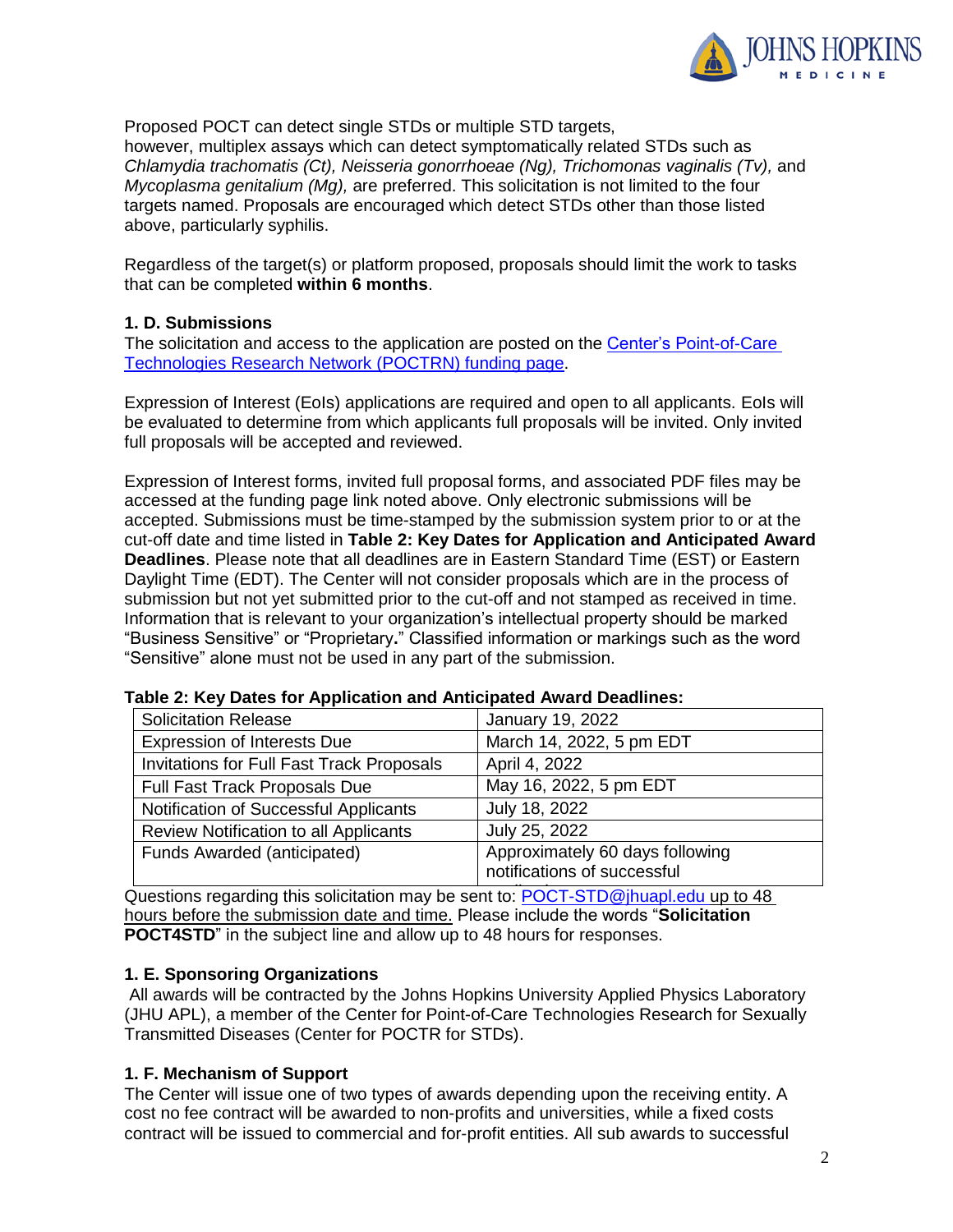

applicants will use funding from the National Institutes of Health (NIH), [National Institute of Biomedical Imaging and Bioengineering](https://www.nibib.nih.gov/) (NIBIB), under the authority of the parent grant mechanism administered under the [Point-of-Care](https://grants.nih.gov/grants/guide/pa-files/par-17-453.html)  [Technologies Research Network Centers U54.](https://grants.nih.gov/grants/guide/pa-files/par-17-453.html) All NIH guidelines, terms, and conditions of award stated in this parent RFA apply to this funding opportunity. Foreign entities may apply to this solicitation as permitted by NIH.

## **1. G. Funds Available**

A total of \$150,000 USD is available for sub awards to support improvements to POCT for STDs. The Center may award up to three \$50,000 USD sub awards with a period of performance not to exceed six months. A second award for a recipient who successfully completes their first award will be considered, if needed. The amount of total funding available for a recipient in a 12 month period will not exceed \$100,000 USD.

## **1. H. Eligibility**

Applications from all sources, including domestic or foreign, public or private, and non-profit or for-profit, will be considered. Awards under this solicitation may be made only to NIHeligible applicants. Details regarding specific requirements can be found in the [NIH Grants](https://grants.nih.gov/policy/nihgps/index.htm)  [Policy Statement Part II: Terms and Conditions of the NIH Grant Awards.](https://grants.nih.gov/policy/nihgps/index.htm) Foreign parties (governments, universities, corporations, or individuals) will be screened against the various US government restricted party lists as required by NIH guidelines.

## **1. I. Solicitation Policies**

Please note that secondary subcontracts under this funding program are not permitted. However, proposals that split award funding directly between two institutions are permitted. Each co-applicant institution must submit budget information under the same proposal submission. Proposals accepted for award may be required to provide additional budget information.

Animal studies and human clinical trials may not be proposed under this solicitation. Testing of human clinical samples is only permitted with the use of de-identified clinical materials provided by Johns Hopkins Medical Institutions under their institutional research approved protocols. The need for de-identified clinical material should be noted in the proposal and associated with a specific task. Applicants should contact the Center to discuss use of clinical samples prior to submission of their application.

# **PART 2. FUNDING OPPORTUNITY DESCRIPTION**

### **2. A. Background**

The Johns Hopkins University School of Medicine created the Center for POCTR for STDs (the Center) under an award from the National Institute of Biomedical Imaging and Bioengineering (NIBIB) to coordinate development, clinical evaluation, and reduction to practice of new point-of-care (POC) devices. This Center is a collaboration between the Johns Hopkins University School of Medicine, the Johns Hopkins University Applied Physics Laboratory, the Infectious Diseases Institute at Makerere University College of Health Sciences in Uganda, and Cincinnati Children's Hospital Medical Center. More information about the Center, its members, and the resources available to POCT developers can be found on the [Center's website.](https://www.hopkinsmedicine.org/Medicine/std/index.html)

The Center's mission is to develop and test the accuracy, acceptability, and optimal implementation of point-of-care tests for sexually transmitted diseases in diverse care delivery contexts both in the United States and in resource-limited settings. Developed technologies are intended to bridge the gap between current biomedical sensors used in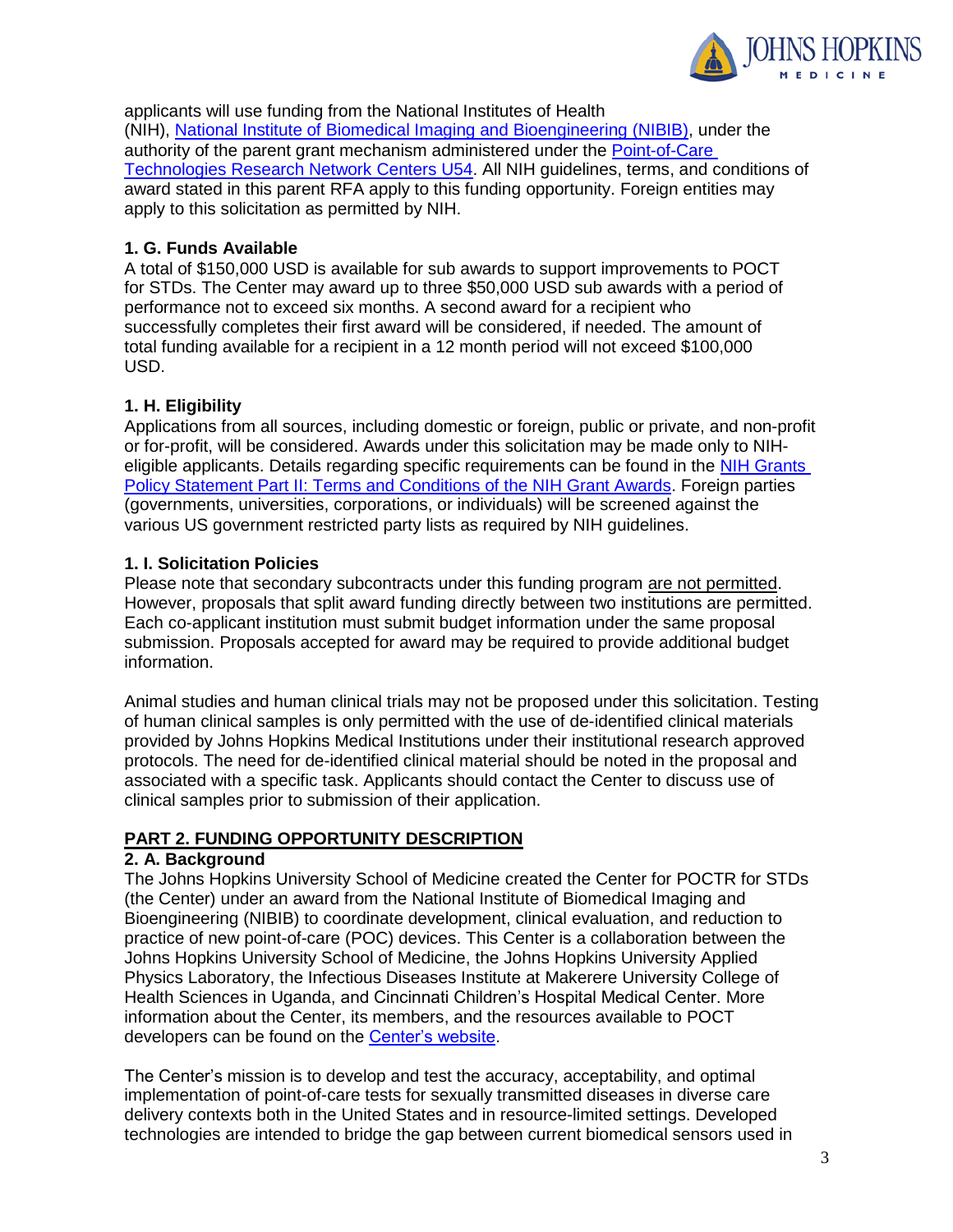

laboratory or research settings and those modified and optimized for use at the bedside, in the clinic, or in a home setting. The Center has conducted a number of needs assessments to understand the particular drivers for the list of requirements for POCT for STDs<sup>2-4</sup>.

The need to develop sensitive, specific, and more easily available POC technologies for diagnosing sexually transmitted diseases is critical. These infections are particularly problematic in women. Most STDs in women are asymptomatic and only detected through routine screening or when women present themselves for testing after being notified of infection in sexual partners or because they perceive themselves to be at risk. Five of the top ten reportable diseases to the Centers for Disease Control and Prevention (CDC) in the United States are STDs<sup>5</sup>. Chronic on going infections with these organisms may eventually lead to more serious conditions such as pelvic inflammatory disease and sterility.

### **2. B. Operational Environments and End User Preferences**

POCT have been proposed for various settings. It is important that developers have a "use case" in mind when they are proposing a POCT. The optimal test characteristics for different operating environments vary.<sup>2,4,8</sup> Table 3 shows possible operating environments where POCT would be beneficial and the characteristics associated with these settings.

| <b>Operational</b><br><b>Environment</b>                        | Average<br><b>Patient Visit</b><br>Time (Hours) | <b>Preferred Power Choices</b>                                                       | <b>Storage of Assay</b><br><b>Reagents</b>                         |
|-----------------------------------------------------------------|-------------------------------------------------|--------------------------------------------------------------------------------------|--------------------------------------------------------------------|
| Emergency<br>Department (ED)                                    | 4<                                              | 120V (commercial power)                                                              | Cold storage<br>possible to -20°C                                  |
| <b>Urgent Care Clinic or</b><br><b>Community Clinic</b><br>(UC) | $1\geq$                                         | 120V (commercial power)                                                              | Highly variable: Cold<br>storage possible to<br>4°C, -20°C or none |
| Home Care (HT)                                                  | 0.25<br>(suggested)                             | Non-commercial power<br>such as batteries<br>(rechargeable)                          | Reliable cold storage<br>below 4°C may not<br>be possible          |
| Low Resource<br>Setting Clinic (LRS)                            | $2\geq$<br>Varies widely                        | Batteries but not<br>rechargeable (due to lack of<br>consistent commercial<br>power) | No reliable cold<br>storage                                        |

**Table 3: POCT Operational Environment and Characteristics Associated with Each**

It should be noted that the users (the people conducting the POC tests) may be significantly different in each of these operational environments and may include medical doctors, other trained health professionals, or lay people without medical backgrounds. In some cases, the patients would be expected to self-collect a sample and/or run the tests themselves $6,7$ .

### **2. C. Research Objectives**

While the types of POC technologies considered will include both novel detection technologies and novel enabling technologies, this solicitation is seeking primarily to provide "tactical" funding to develop or improve on novel detection technologies. Detection technologies are defined as technologies in which the device is able to identify and discriminate the infectious agent using a clinically relevant sample. Enabling technologies are defined as technologies which can be used with currently available diagnostic rapid tests to improve and simplify sample preparation or rapid development of new specific reagents (antibodies, aptamers, etc.) for use in existing detectors with potential to be transferred into a health care setting or home use.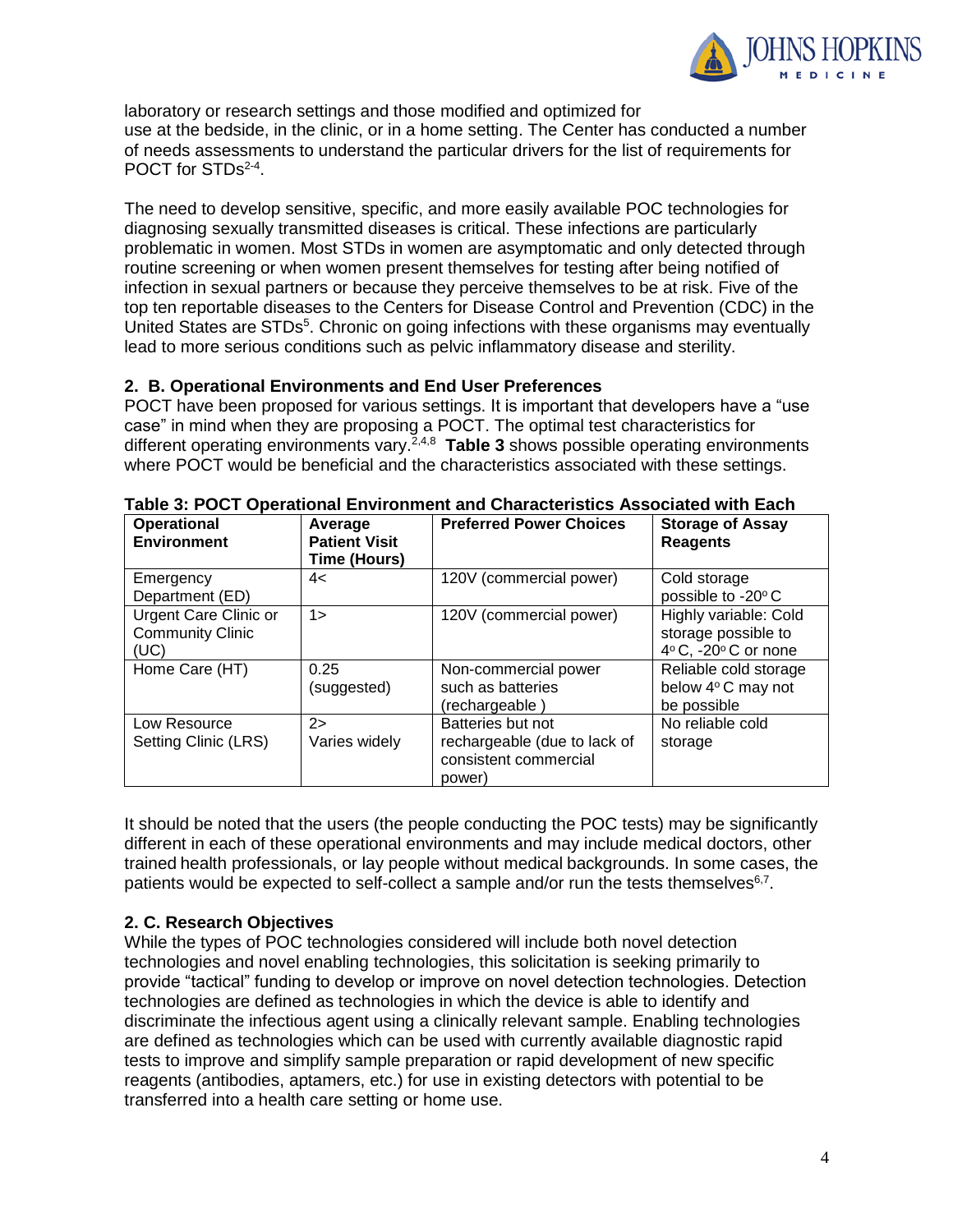

"Tactical" funding is directed to a critical experiment(s) which, if

successful, would 1) provide preliminary data, 2) enable first demonstration, 3) verify proof of principle/concept or 4) complete a seedling effort to enable organizations to seek additional funding for more robust technology development. These awards are narrow in scope, but should open the path to more robust and detailed development or integration of detection and/or enabling technology.

### **2. D. Infectious Targets**

Preference in this solicitation is given to tests which definitively diagnose syphilis or discriminate syndromically related treatable STDs such as *Chlamydia trachomatis (Ct)*, *Trichomonas vaginalis (Tv), Neisseria gonorrhoeae (Ng)*, or *Mycoplasma genitalium (Mg)*. These organisms are listed as examples only. Other organisms that cause STDs (with the exclusion of Zika virus) and are treatable infections will be considered. Assays which can detect active Syphilis infections are particularly of interest.

Detection can be achieved by:

- a) Detecting genetic or protein-based components of the organism Or
- b) Detecting combinations of general optical or electrical characteristics which can be determined to be unique to the organism Or
- c) Detecting surrogate markers as long as the clinical significance of the surrogate marker is well established

Comparative measures of sensitivity will vary by organism<sup>9</sup>. However, for *Chlamydia*, a successful technology would be expected to achieve an analytic detection of less than 1,000 elementary bodies/mL when presented in relevant diluents, which include phosphate buffered saline, DEPC treated water, or TRIS borate buffer. If required for the success of the detection technology, protocols for sample concentration must be included as part of the assay protocol.

Other acceptable measures of sensitivity would be technologies that achieve a sensitivity ≥ 90% when compared to the current clinical reference standard. For *Chlamydia*, the current accepted clinical reference standard is a vaginal or urine nucleic acid amplification test  $(NAAT)$ , according to the CDC $10$ . The developed test must show high specificity of the organism compared to expected confounding or commensal organisms. For the example of *Chlamydia trachomatis*, the technology would be expected to differentiate between *C. trachomatis, C. pneumoniae* and *C. psittaci.* Similarly, an assay for *Neisseria gonorrhoeae* should not detect non-pathogenic Neisseria, such as *N. subflava, N. cinnerea, N. lactamica,* etc. Another measure of specificity is a technology that achieves > 97% specificity compared to the current clinical reference standard. It is expected that the pre-clinical development will include testing of the diagnostic assay versus known dilutions of cultured organisms in order to determine the limit of detection (LOD).

Evaluation of detection technologies under consideration for award will include an assessment of the following technology performance metrics<sup>8,9</sup>:

- Achieves an analytic detection of low numbers of target STD. This value will vary according to the STD selected for detection. For example, Ct infections tend to present with low numbers of elementary bodies (EB<1000) shed during an infection while Ng infections tend to present with numbers significantly higher (>5000).
- Achieves a sensitivity ≥ 90% when compared to the current clinically accepted assay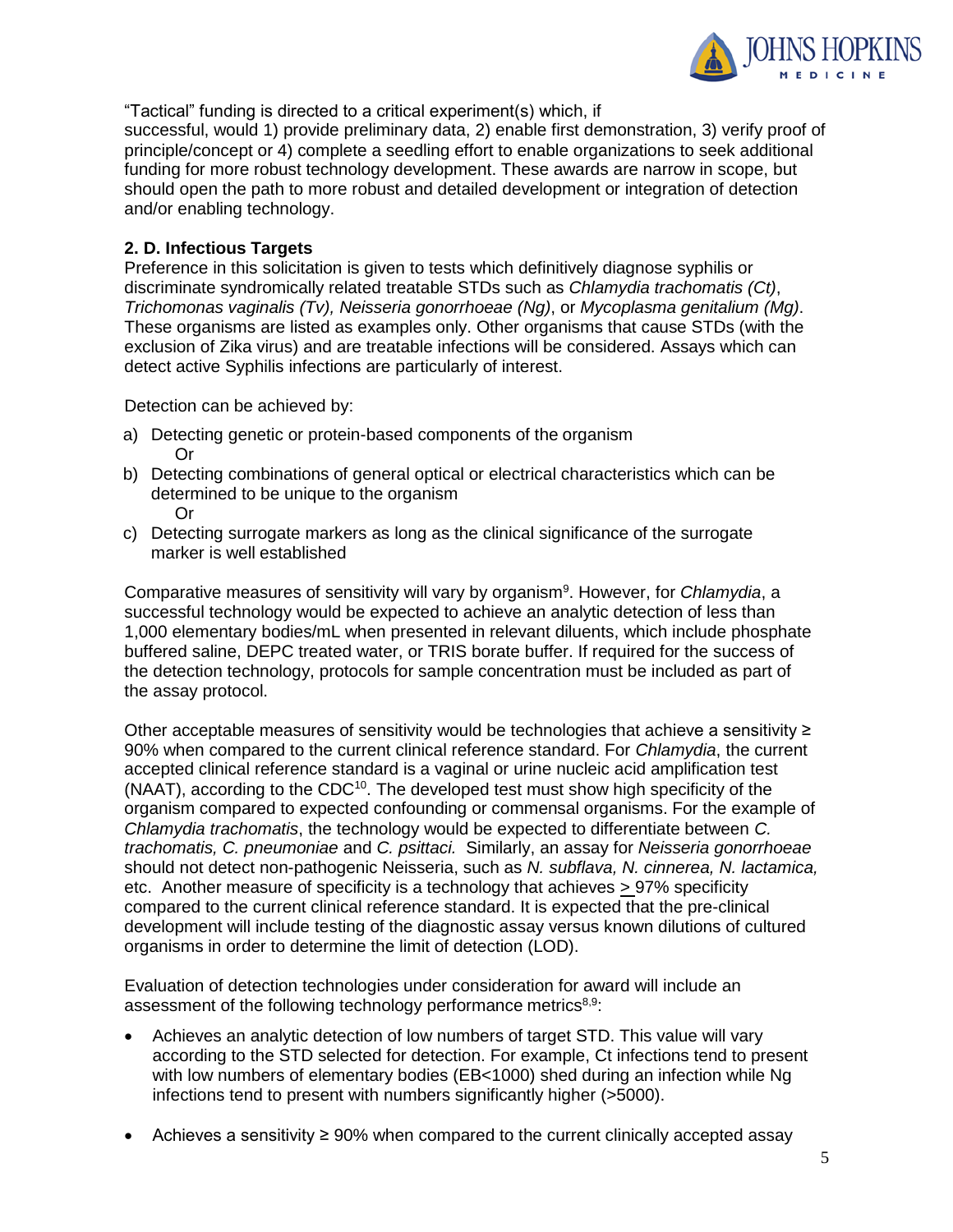

(also referred to as a "gold standard" assay).

- Demonstrates greater specificity to the target organism compared to expected confounding or commensal organisms.
- Demonstrates a detection time from sample collection to result in 30 minutes or less in a relevant operational setting (ED, UC, LRS, or HT).
- Demonstrates successful implementation by an inexperienced user, such as a nonlaboratorian, with or without training. If intended to be CLIA waived, the test should not include more than 3 steps (exclusive of sample acquisition).
- Must be prepared for storage at room temperature (18-40 $^{\circ}$ C) or 4 $^{\circ}$ C for at least 6 months.
- Assay answer /readout must preferably not be subjective unless the end user is located in a resource-limited setting.
- Tests include all necessary controls for quality assurance and assay performance.

#### **2. D.1.) Other General Notes about the Research Objectives**

- Proposals that describe component systems which have not been integrated or breadboard systems with preliminary results are eligible under this solicitation but applicants must describe specifically how they intend to reach the developmental level required to participate in testing of clinical samples in future years.
- Proposals using component-based systems where some of the components are already in use in food, medical, or environmental markets should emphasize which components are under development and which are novel developments.
- The development award can be used to modify an existing laboratory developed test for use in an urgent care clinic or home market.
- Batched assays which can be developed for single use assays are acceptable under this proposal.
- Size, weight, and storage conditions of assay reagents are not restricted for entry into clinical evaluation.
- All devices must work with standard power (120V) or batteries with the exception of LRS environments where standard non-rechargeable batteries are preferred.

#### **2. D.2.) Further Details about Successful Test Characteristics**

- Multiplex detection technologies are desired which can discriminate *Chlamydia* from other important STDs including *Neisseria* spp., *Trichomonas* spp., *Staphylococcus* spp., *Acinetobacte*r spp., and *Candida albicans*. Additional infections of interest to distinguish include *Treponema pallidum*, *Haemophilus ducreyi*, and Herpes Simplex virus (HSV).
- Protocols for use of the detection technologies should be written to accommodate users with at least an 8th grade reading level. Protocols should include all sample processing steps especially if sample concentration is necessary for successful detection. Protocols may be supplemented by up to one day of training for inexperienced users.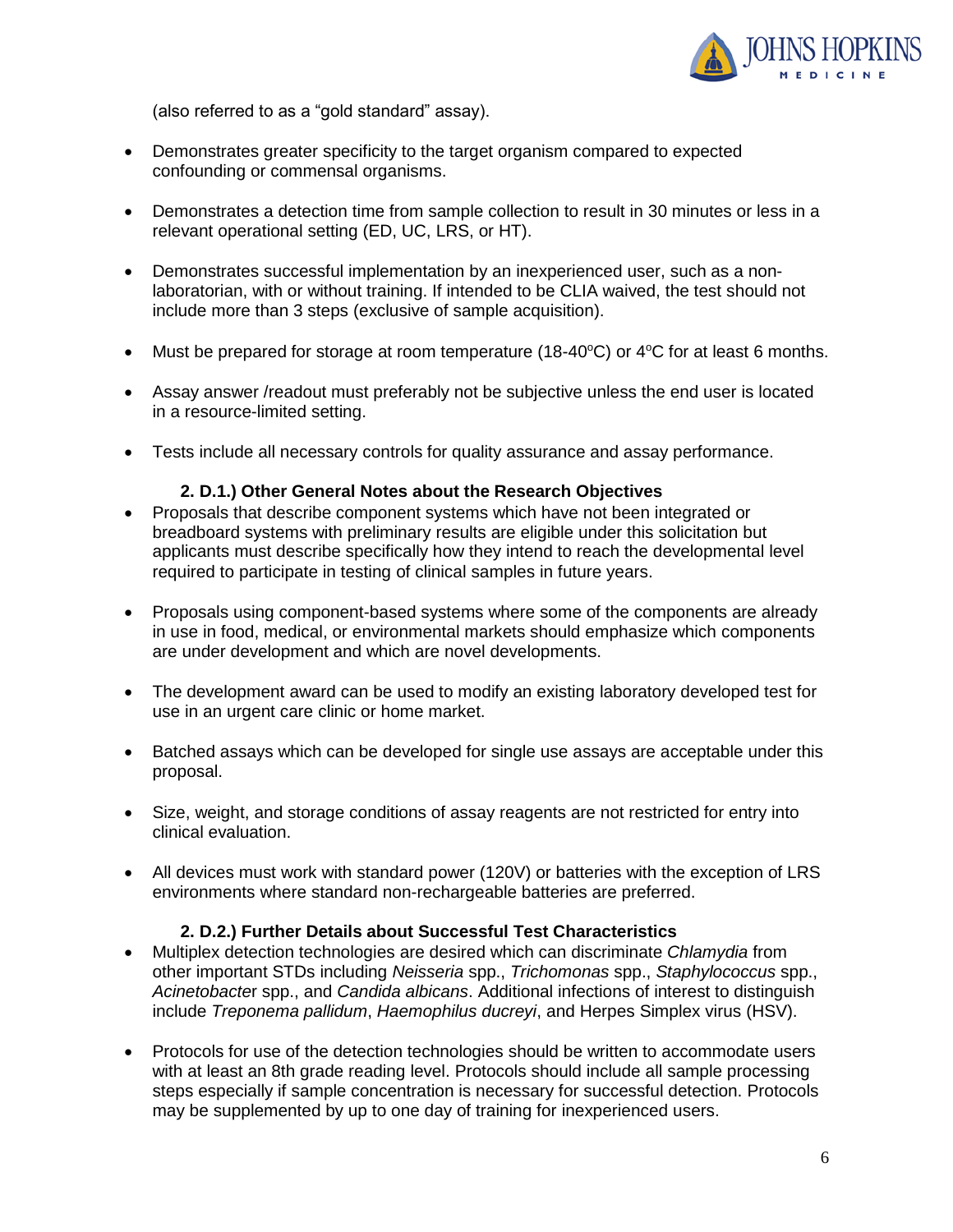

 Assay readout must be easy to read using a visual color change readout (subjective manual read of visual color change permitted in LRS only), digital, or graphic formats. Tests must include controls for interpretation of positive and negative values and a control for verification of assay performance. There are no requirements regarding the final size or packaging of the device at completion of funding.

# **2. E. Review Criteria**

All reviewers and Center staff with access to proposals have completed conflict of interest and non-disclosure agreements ensuring confidentiality of the proposals.

## **2. E.1. Expressions of Interest**

EOIs submitted by the deadline **(Table 2)** will be evaluated by Center staff for the following criteria:

- Has achieved a maturity level of "Proof of Concept" or above based on the GAITS criteria
	- $\circ$  development of a prototype(s)
	- o supportive experimental results
	- o institutional IP disclosure
- Meets or exceeds ASSURED criteria
- The importance and number of STD(s) species detected
- Innovation /novelty of the approach

EOIs determined to meet the requirements outlined in this solicitation will be recommended for full proposals in order to elaborate on the proposed POCT solution.

#### **2. E.2. Full Proposals**

All full proposals will be evaluated by at least three independent scientific reviewers who are external to the Center. Full proposals will be evaluated based on the following criteria:

- Scientific and technical merit
- Potential to apply technology to common STDs using multiplex diagnostic testing
- The ability to fulfill the specific research objectives as stated above
- Significance and relevance to the mission of the Center
- Pre-analytical efficiency and rapid analytical speed of assay using laboratory strains
- Sensitivity and specificity compared to gold standard assay results
- Limit of detection (LOD)
- Storage conditions not lower than 4°C
- Appropriate quality assurance provision (e.g., assay and device controls, within performance/calibration controls for devices)
- Appropriately scoped to the amount of funding and period of performance requirements
- Competence and experience of the investigative team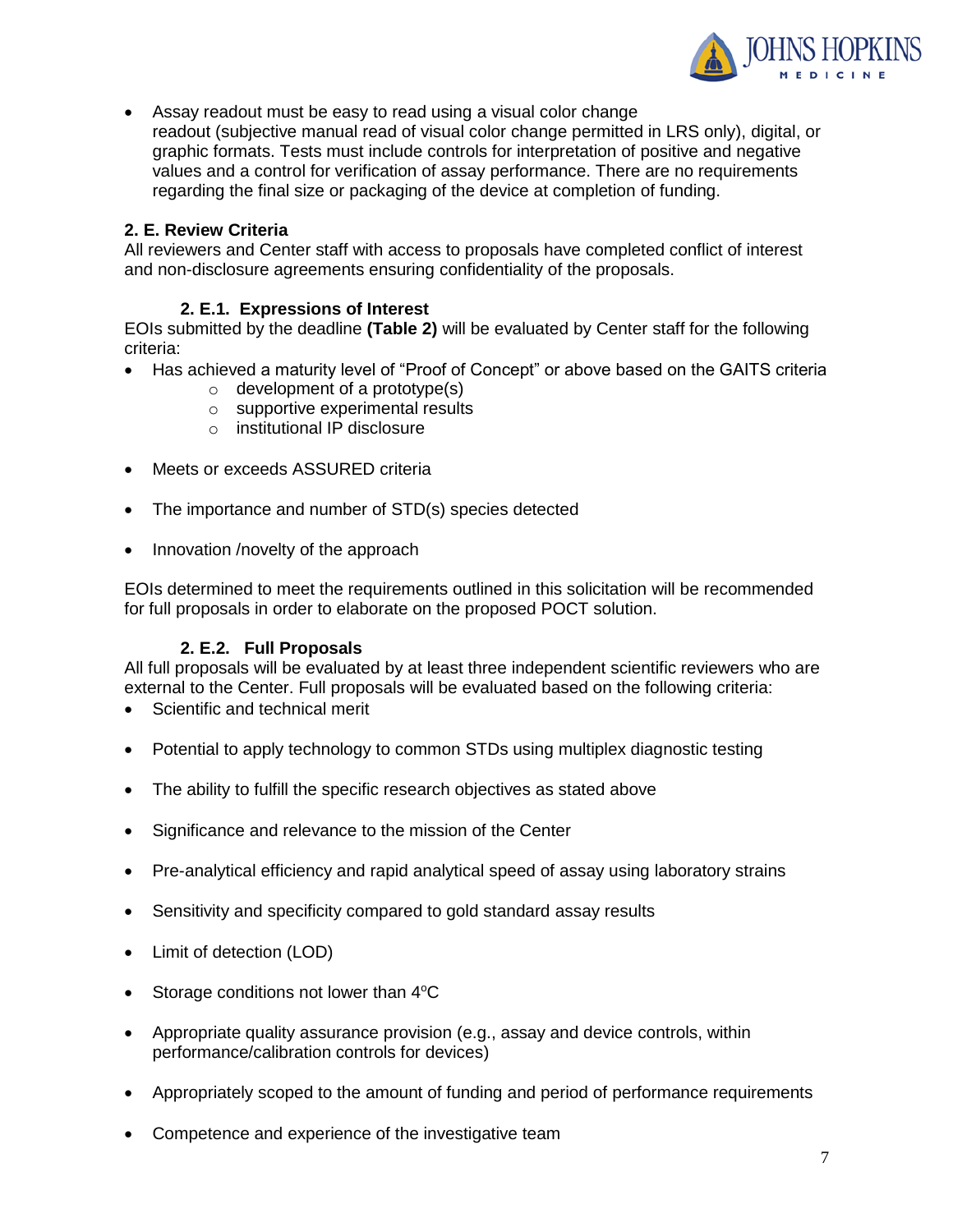

- Bioengineering and research environment in which the work will be performed
- Suitability for use in near-patient applications in ED, UC, LRS, or HT
- Incorporation of testing principles or assay improvements that can achieve proof of feasibility or a higher maturity level within **the next two years**
- Plan for effective evaluation of the diagnostic method using archived clinical samples

### **2. F. General Award Information**

A technology monitor from JHU APL will meet with successful awardees monthly to review progress and achievement of critical milestones and deliverables. As required by NIBIB, our Center will track the progress of awards using the GAITS platform.

The GAITS platform is based on the [Healthcare Innovation Cycle](https://cimit.net/web/gaits-community/-/1b-gaits-overview) (Figure 1) and structures work packages in deliverables and milestones.



### **Figure 1: GAITS Healthcare Innovation Cycle**

It is important to note that a single \$50,000 USD award is not expected to address all of the maturity levels or all of the domains shown above especially since proposals should have achieved at least technological (technical readiness level) TRL 3 by the time of application (proof of concept).

A second six month award for technologies that are successful in their first period of performance will be considered if needed. The first award must be completed before a second award can be negotiated; however, it is permitted to apply for a second award in anticipation of completing the first award by the time the new proposal is reviewed.

# **PART 3: APPLICATION PROCESS**

### **3. A. General Application Information**

All applicants are eligible to submit Expressions of Interest through the Center's POCTRN [funding page.](https://cimit.net/web/jhu/funding-opportunity-description) EoI applications must be submitted on or before the date and time listed in **Table 2**. Optional questions are indicated as such and answering optional questions does not affect the preference given to any submission.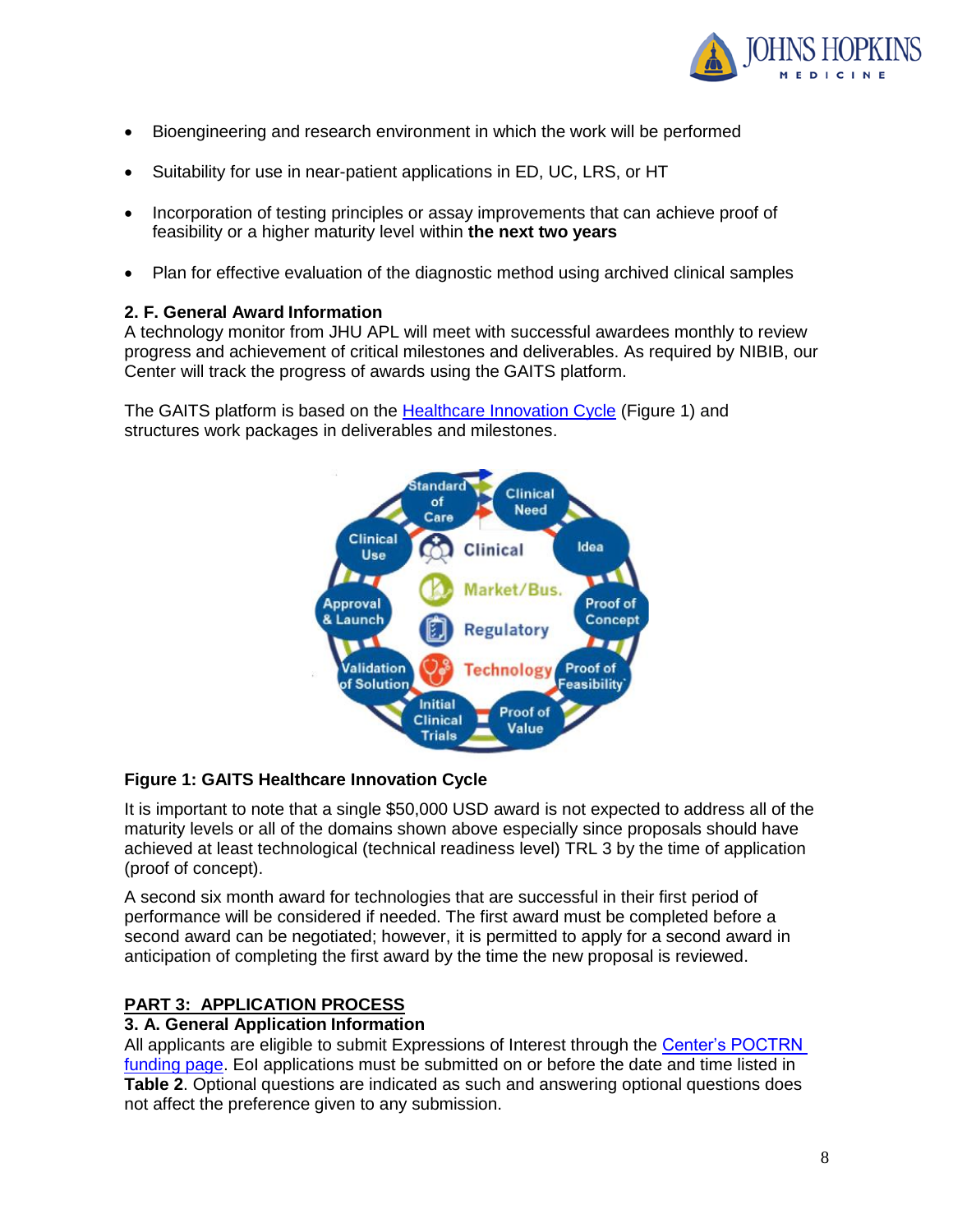

If invited for a full proposal, the applicant must fill out and submit the Full Proposal form by the date and time listed in **Table 2**.

#### **3. B. Points of Contact**

Technical Point of Contact: Name: Joany Jackman, Ph.D. Title: Lead Investigator, Pre-clinical Core 240-228-8501 [Joany.Jackman@jhuapl.edu](mailto:Joany.Jackman@jhuapl.edu)

CoLab/Submission Concerns Point of Contact: Name: Gretchen Armington, MA Title: JHU Center for POCTR for STDs Project Administrator 443-287-8086 [garming2@jhmi.edu](mailto:garming2@jhmi.edu)

Financial Point of Contact: Name: Victoria Murray Title: Subawards Contracts Officer 240-228-7615 [Victoria.Murray@jhuapl.edu](mailto:Victoria.Murray@jhuapl.edu)